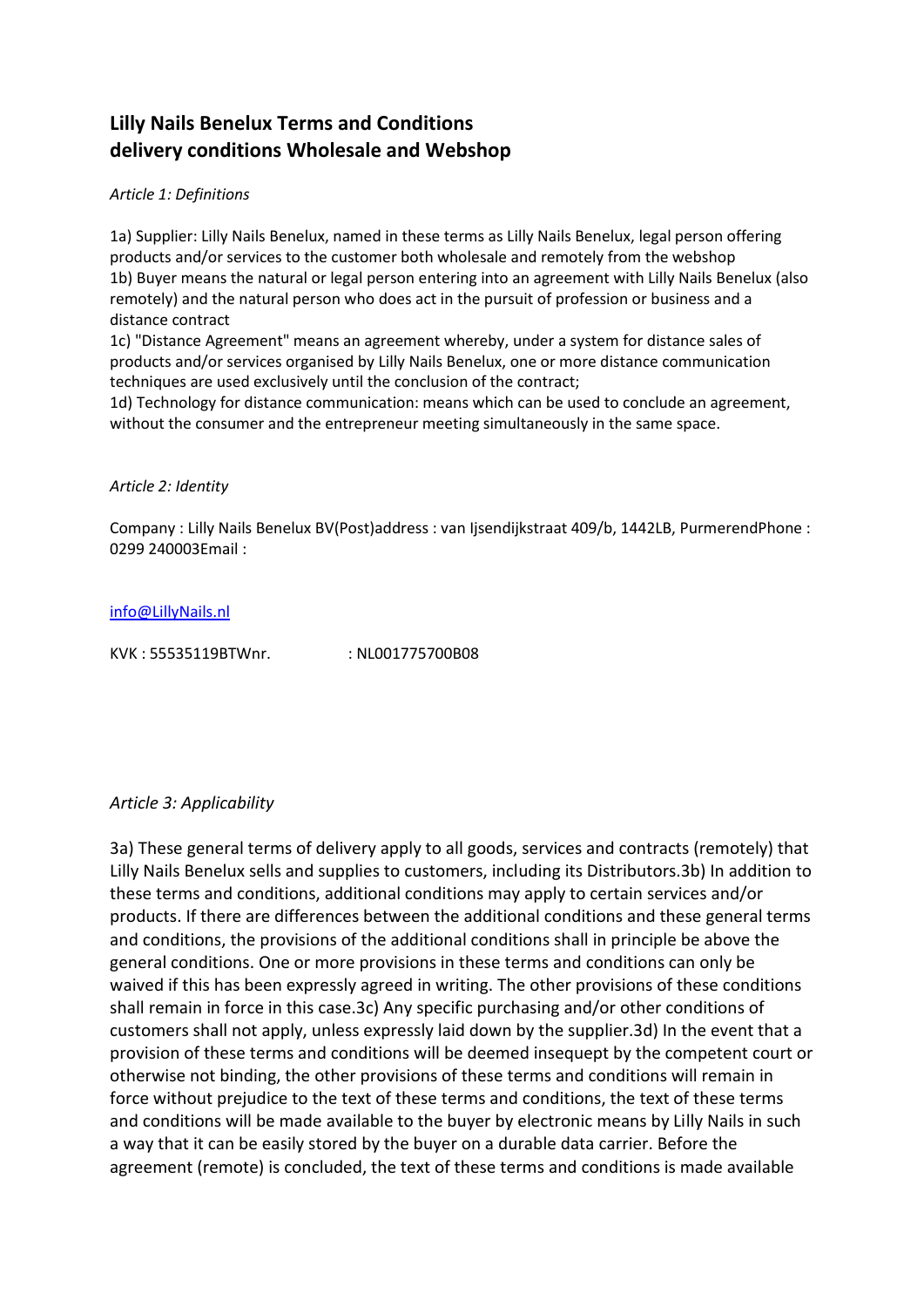to the buyer. If this is not reasonably possible, before the agreement is concluded (remotely), it will be indicated that the terms and conditions at Lilly Nails Benelux can be seen and that, at the request of the customer, they will be sent by electronic means or otherwise free of charge.3f Lilly Nails Benelux reserves the right to modify and/or supplement the terms and conditions at all times.

### *Article 4. Offer and conclusion agreements*

4a) By using (one of) the webshop(s) of Lilly Nails Benelux and/or placing an order, the customer accepts these terms and conditions as well as all other rights and obligations as stated on the webshop and apply in the wholesale trade.4b) Lilly Nails Benelux is authorised by third parties to make use of an agreement with the buyer.4c) The offer of Lilly Nails Benelux is non-binding unless there is a deadline for acceptance in the offer.4d) Offers are valid as long as the stock lasts or only during indicated

#### dates.

4th) If an offer has a limited period of validity or has specific conditions, this is explicitly stated in the offer.4f) The offer contains a complete and precise description of the products and/or services offered. The description is sufficiently detailed to allow a proper assessment of the offer by the customer. Obvious mistakes or errors in the offer do not bind Lilly Nails Benelux. 4g) Each offer contains such information that it is clear to the buyer what the rights and obligations are, which are linked to the acceptance of the offer.4h) An agreement is reached at the time;− Aspiring customer has expressly provided or entered information by telephone or written on the website and relevant data have been received by Lilly Nails Benelux via the

#### webshop.

− Aspiring customer has expressly indicated during his visit to the Lilly Nails Benelux branch that he would like to buy or receive a particular product and/or service;− Prospective customer has expressly indicated by telephone that he wants to receive a particular product and/or service.4i) The agreement shall be concluded, subject to paragraph 4h, at the time of acceptance by the buyer of the offer and compliance with the conditions laid down.4j) If the agreement is concluded electronically, Lilly Nails Benelux shall take appropriate technical and organisational measures to secure the electronic transfer of data and ensure a secure web environment. If the customer pays electronically, Lilly Nails Benelux will comply with appropriate security measures to this end.4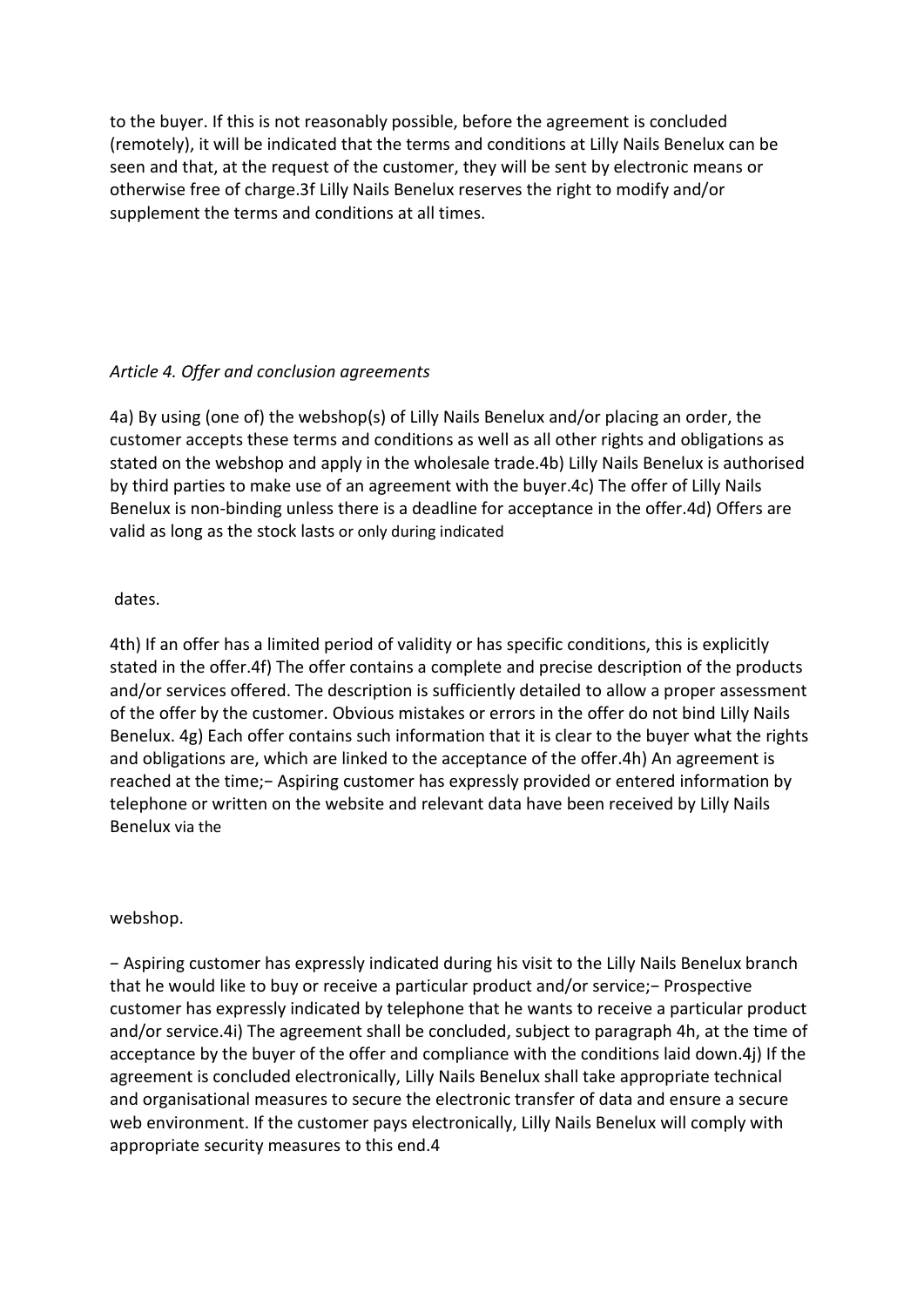(k)Lilly Nails Benelux can inform itself - within legal frameworks - whether the customer can meet its payment obligations, as well as all those facts and factors that are important for a responsible contract (remote). If Lilly Nails Benelux has reasonable grounds for not entering into the agreement on the basis of this investigation, Lilly Nails Benelux reserves the right to refuse an order or application or to attach special conditions to the execution.

### *Article 5. Prices*

5a) All the prices listed are expressed in euros and do not include 21% VAT and other costs such as charges and shipping costs, unless otherwise stated by Lilly Nails Benelux.5b) Lilly Nails Benelux retains the right to charge any costs incurred directly or indirectly relating to the performance of the contract and which have been carried out with the consent of the customer.5c) Customer is owed the price which Lilly Nails Benelux has co-endorsed in its confirmation. Obvious (manipulation) errors in the quotation, such as obvious inaccuracies, can also be corrected after the conclusion of the agreement by Lilly Nails Benelux.5d) Shipping costs are not included in the price. Special rates apply to shipping outside the Netherlands. Certain payment methods are subject to further conditions relating to the shipping method and the associated costs. This is clearly communicated to Koper.

5 (5) Covid-19 (Corona) and outbreaks of infectious diseases and pandemics. Lilly Nails Benelux complies with the government's guidelines. Client must follow it at all times. If the client refuses, access to the nail studio, wholesaler and training room will be denied.

#### *Article 6: Payment*

6a) When picking up goods in the wholesale trade, you can pay by pin or cash.6b) Orders via the webshop can be paid via the services offered by MOLLIE, including Ideal, PayPal.6c) For some products and services Lilly Nails Benelux may require a prepayment. In this case, the customer cannot assert any right to the performance of the contract concluded, until the prepayment has been received by Lilly Nails Benelux.6d) The buyer has a duty to pass on inaccuracies in the payment details received directly to Lilly Nails Benelux.6e) Upon shipment of goods, the delivery will take place only once the payment has been received and

**all** products can be delivered,when ordered items are not in stock, the total order will be delivered when all ordered items are in stock, unless Lilly Nails Benelux decides otherwise. There is no right to delivery terms as Lilly Nails is dependent on third parties.

6f. If the customer does not make the payment within the agreed period, that buyer is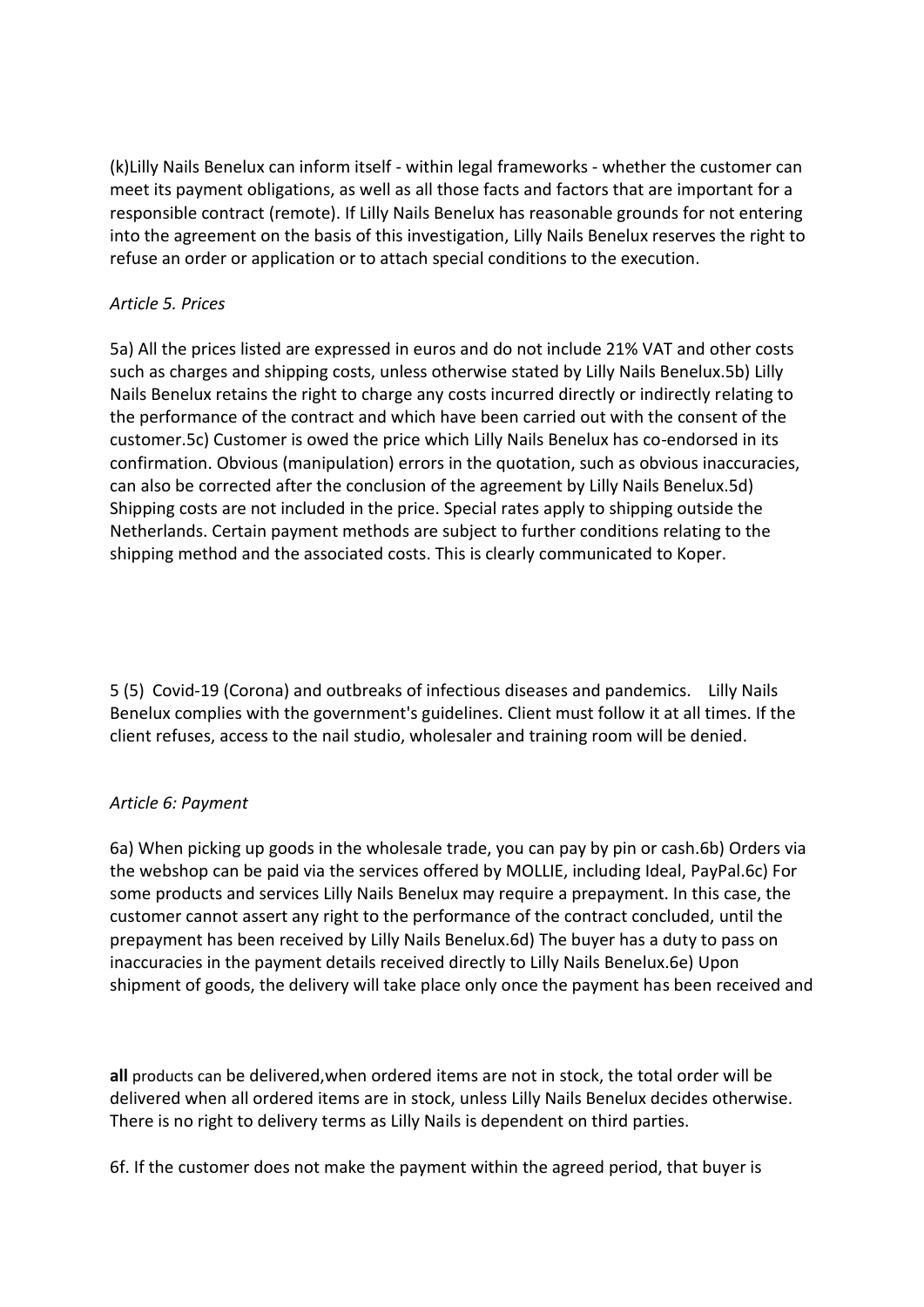deemed to be in default by law and Lilly Nails Benelux has the right, without any further notice, to charge an interest of 3% per month from the expiry date, with a part of a month for a whole month.6g) If the customer fails to pay the claim, the claim may be surrendered, in which case, in addition to the total amount due, the buyer will also be liable for reimbursement of out-of-court collection costs, the amount of which is determined at 15% of the total amount with a minimum of  $\epsilon$  250,-, and of the any costs, without prejudice to Lilly Nails Benelux' right to claim the damage actually suffered.6h) In the event of untimely payment, Lilly Nails Benelux is entitled to terminate the contract with immediate effect or to suspend (further) delivery until such time as the to which the customer has fully complied with the commitments, including the payment of interest and costs due.

#### *Article 7: Delivery*

7a) Deliveries up to an order total of  $\epsilon$  85,- ex VAT are charged with shipping costs. From this amount free shipping takes place, with the help of orders that deviate from regular size, weight and shipping method and deliveries to Distributors.7c) Goods can also be picked up at the supplier's address at no cost,

collection is always by appointment.

Dispatch of goods is always at the risk of the customer.7d) The delivery time specified by the supplier is approximate and is complied with as much as possible, but is not binding. Exceeding this delivery time does not entitle the buyer to compensation or the right to terminate the contract.7th) The delivery period depends

on the stock at Lilly Nails Benelux and the suppliers of Lilly Nails Benelux. The obligation to supply Lilly Nails Benelux will be fulfilled, subject to rebuttal, once the items supplied by Lilly Nails Benelux have been offered to the customer once.7f) The customer is obliged to receive the goods immediately as soon as they have been made available by the supplier, including in parts or parts of orders. Where deferred payment has been agreed, supplier shall be entitled from that moment until the invoicing of the goods in question.7g) If goods are stored, in whole or in part, by the seller as a result of non-timely purchase, the cost of storage and insurance of the goods to the buyer will be charged.7h) Deliveries abroad may be subject to different conditions.7i) Deliveries received which have not been ordered, or deliveries that are incomplete and/or damaged must be brought to the attention of Lilly Nails Benelux within 48 hours.7j) Delivery at home and abroad must be signed upon delivery. When signed, the package for Lilly Nails Benelux is delivered and Lilly Nails Benelux has fulfilled all its obligations.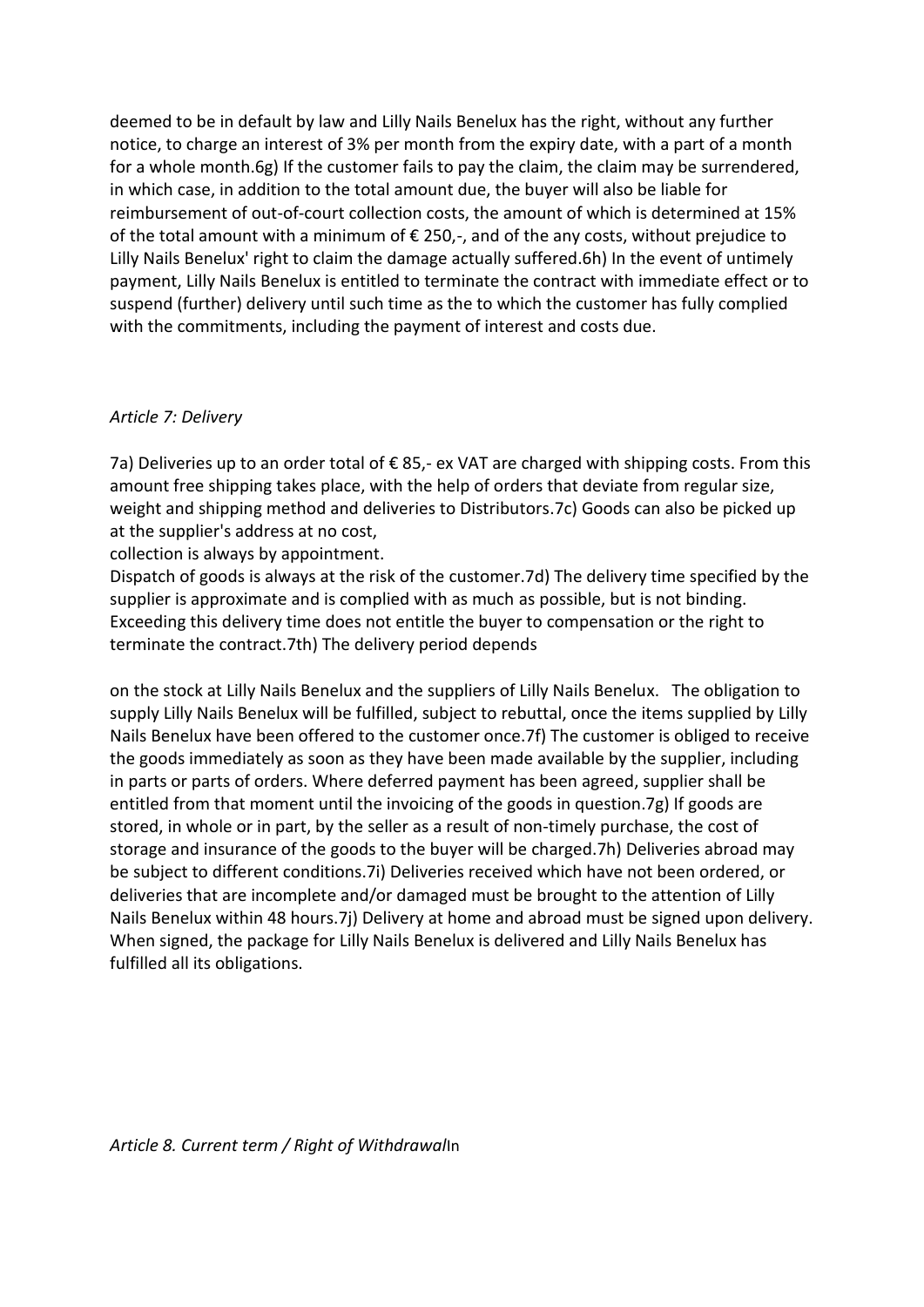#### **principle, the following applies to Lilly Nails Benelux because it only allows business sales,**

if a consumerbuys from Lilly Nails Benelux in any way, the consumer has not filled in the data truthfully.8a) If there is a purchase, in accordance with the Distance Selling Act, the buyer has the right to return (part of) the goods delivered, provided that it is in its original state with packaging and sealed, within a period of

eight (8)days without giving a reason. This period starts when the ordered items have been delivered.8b) If the customer has not returned the delivered items to Lilly Nails Benelux at the end of this period, the purchase is a fact. The customer is required, before returning, to report it to Lilly Nails Benelux within the period of

eight (8)days after delivery, only by letter post or e-mail. The customer must prove that the items delivered have been returned in good time, for example by means of proof of mail delivery.8c) Return of the items must be made in the original packaging (including accessories and associated documentation) and in a new condition. If the business has been used, encumbered or in any way damaged by the customer, the right to dissolution within the meaning of this paragraph.8d) Taking into account the provisions of paragraph 8c, Lilly Nails Benelux shall ensure that, upon receipt of the return and confirmation of receipt by Lilly Nails Benelux, the full purchase amount is refunded to the customer. The costs and the return of the items delivered are wholly borne and risked by the buyer.8e) The right of withdrawal does not apply to:− Services whose execution, with buyer's agreement, has started for the period of

8 days;− Goods or services whose price is bound by fluctuations in the financial market, over which the supplier has no influence;– Goods manufactured according to consumer specifications, for example custom-made, or which have a clear personal character;− Goods or services which cannot be returned by their nature, for example, in .m. hygiene or which can quickly spoil or age.

− Goods or services that cannot be delivered directly. Lilly Nails Benelux is dependent on its suppliers and therefore cannot always indicate a correct delivery time. The cancellation/cancellation of orders made via the webshop, by telephone, by email, orally or by post will not be refunded to the customer. In consultation, a voucher/credit for the amount invoiced can be offered. This decision lies at all times with Lilly Nails Benelux.

8f) If the returned product has not been received in accordance with the terms and conditions, the purchase amount will not be refunded. The product remains the property of the customer who is obliged to collect its property within two weeks. On request, the product can also be delivered, with delivery costs at the expense of the customer.8g) Lilly Nails does not return money on used items or products or services/ training workshops and training courses.

8h) The cancellation of order after 8 days does not entitle you to refund the invoice amount. In principle, the delivery will be delivered as soon as the item/product is in stock. Lilly Nails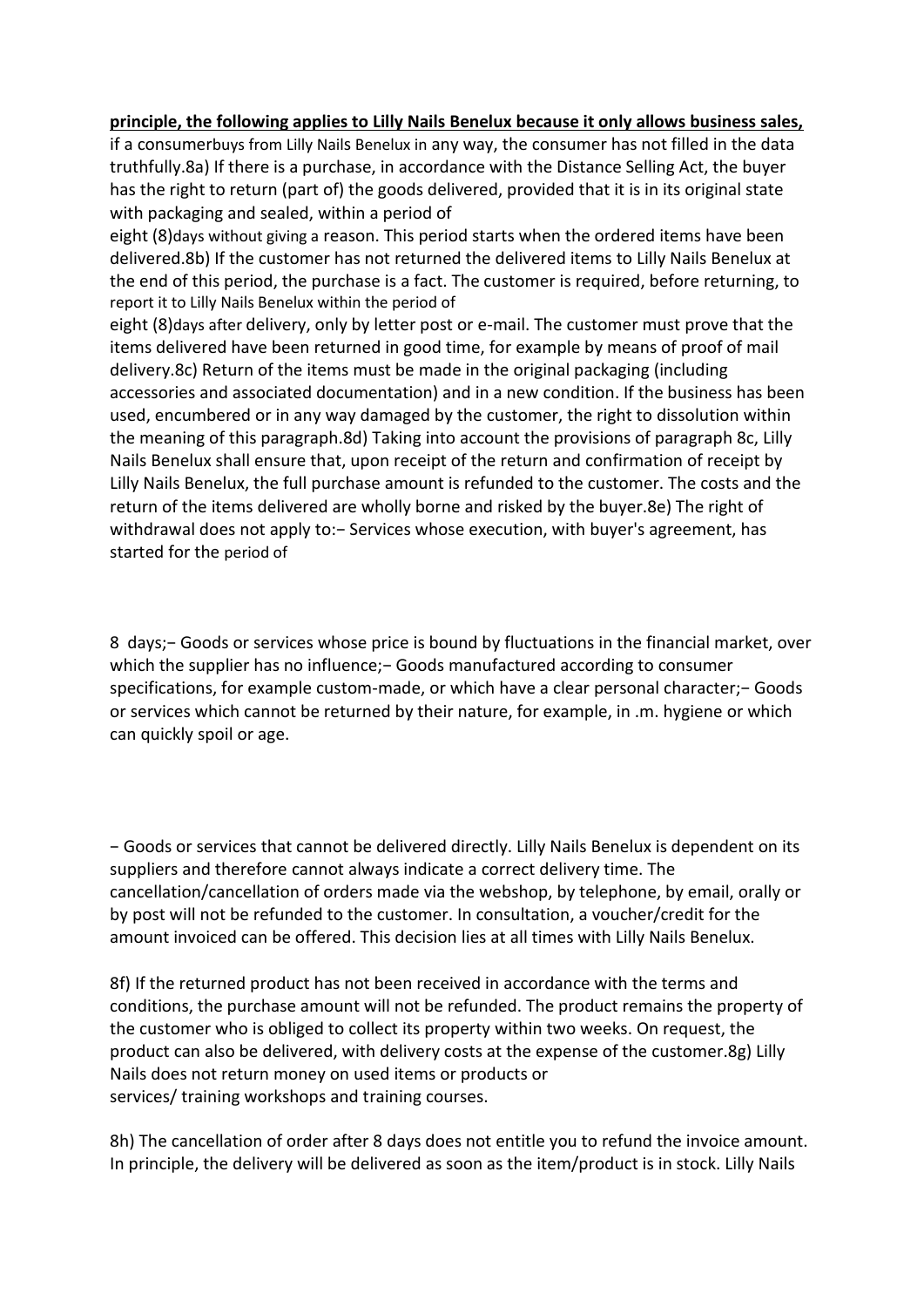Benelux can offer a voucher for the purchase amount of the relevant product/item in consultation with the customer. This decision is at all times with Lilly Nails.

### *Article 9: Reservation of ownership*

9a) All goods supplied by the supplier shall remain their property, until the buyer has fulfilled all the obligations under the concluded distance agreement with Lilly Nails Benelux.9b) The goods in question may not be (quietly) pledged to third parties or provide the security of a claim of a third party.9c) If, in the opinion of Lilly Nails Benelux, there is the possibility that the buyer will not or will not fully fulfil the obligations to it, it reserves the right to require the issue of the goods, which the buyer cannot oppose.

## *Article 10: Destruction or dissolution*If the buyer fails to

fulfil his obligations to the supplier, is placed under receivership with a natural person, either applies for debt restructuring of natural persons, or applies for a suspension of payment for legal persons, or becomes in a state of bankruptcy, the supplier has the right to terminate the agreement concluded between the two parties without the need for default or judicial intervention. Resale of Lilly Nails items and/or products to consumers "uncertified nail stylists or pedicures" is strictly prohibited. This imposes a fine of at least €250.00 per product sold. Also, any cooperation between Lilly Nails Benelux and illegal seller will be immediately dissolved.

## *Article 11: Guarantees and liability*

11a) The products supplied by Lilly Nails Benelux are subject to the warranty provisions laid down by the manufacturer of the relevant article.11b) The customer is aware that some products may cause skin

irritations and/or allergic reactions to a limited number of users. Resale or use for the benefit of the buyer's undertaking is carried out under the sole responsibility of the professional buyer. It shall use the products only where he/she can act judiciously and sufficiently trained.11c) The customer shall be deemed to have inspected or had the goods purchased by him fully inspected in advance or have had them inspected in advance. Advertisements must be reported to the seller in writing and documented within 8 days.11d) Returns by the customer can only be made on a strict condition that the goods are in the original packaging and have not been used at all. If this is done without giving valid reasons, all costs incurred in the return will be borne by the buyer. Lilly Nails Benelux is therefore free to store the products for the account and risk of the buyer among third parties.11e) Lilly Nails Benelux is never liable for any disadvantage that will result from any failure of the sales or any other failure to comply with the obligations of the agreement, including company damages and claims of third parties. This is only in the case of intent or gross negligence of supplier.11f) Lilly Nails Benelux accepts no liability for consequential or business damage, indirect damages and loss of profit or loss of turnover.11g) If Lilly Nails Benelux is required for any reason to compensate for any damage, that compensation will never exceed an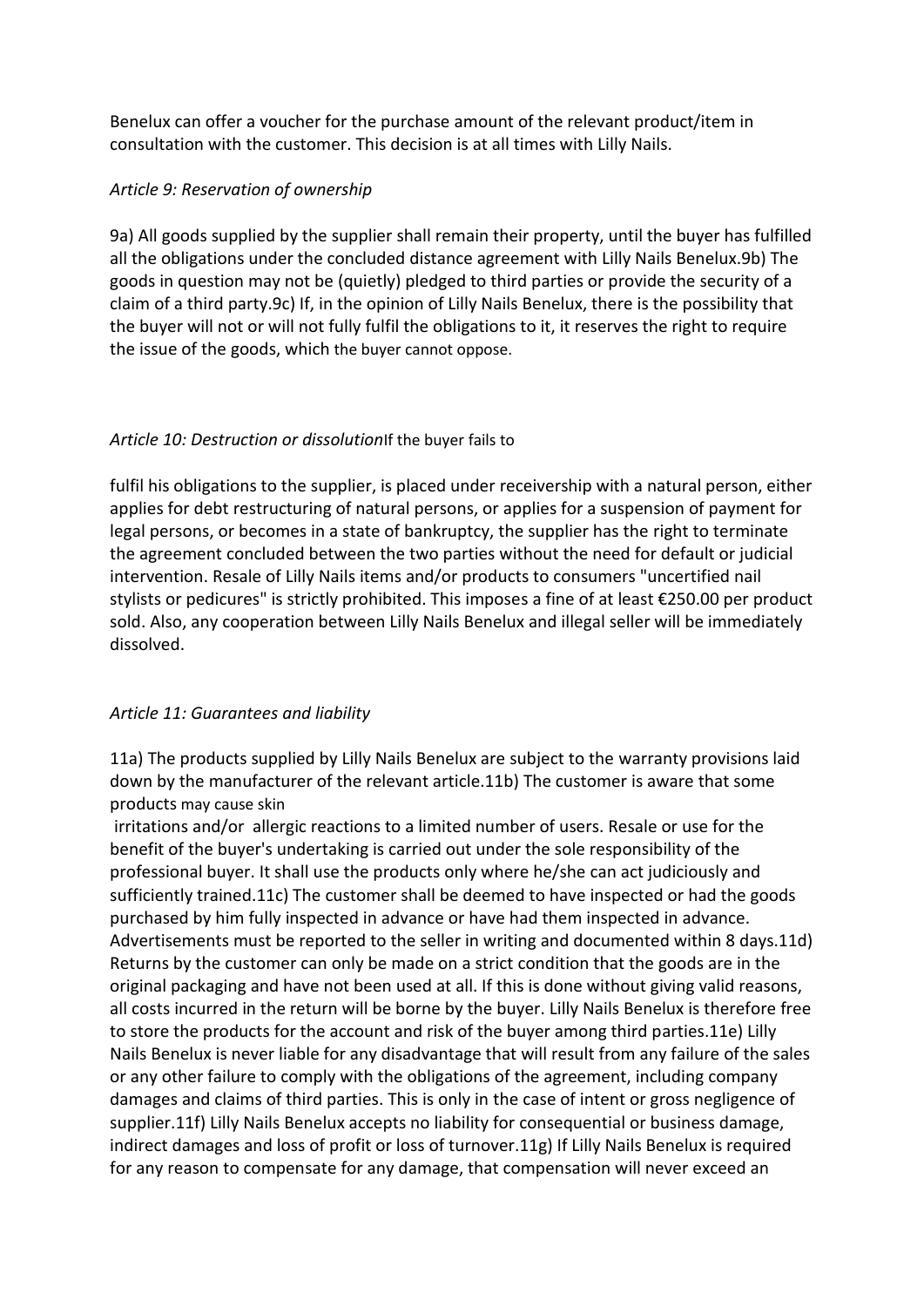amount equal to the invoice value in respect of the product or service causing the damage.11h there can be no warranty in the following cases:- If the wear can be considered normal;− If changes have been made to or to the product, including repairs that have not been carried out with the consent of Lilly Nails Benelux or the manufacturer;− If the original invoice cannot be submitted , has been modified or rendered illegible;− If defects are due to non-destination or injudicious use; - If damage has been caused by intent, gross negligence or negligent maintenance.− If the user has not followed the instructions correctly, the instructions for use can be found in the products on the webshop.

− If the warranty has expired.

11i) If there are costs associated with repairing a defect, the customer will be informed. If the customer does not expressly agree to the cost statement in writing, she can receive her property back against payment of the research costs. If the customer has not paid these research costs six(6) months after offering the cost budget, the ownership of the product to Lilly Nails Benelux will expire.

### *Article 12: Force majeure*

12a)1 If Lilly Nails Benelux is prevented from carrying out the order by force majeure, it is entitled to postpone the delivery until the force majeure in question has ceased to exist. It shall also retain the right, in the event of impotence, to cancel all or part of the order, without being required to pay any compensation.12b) Force majeure shall mean any circumstance, therefore, therefore, the execution of the order cannot reasonably be carried out by the supplier, including: war, strike, industrial failure, shortage of raw materials, materials and workers, accidents, transport difficulties, default of supplier suppliers, mobilisation, martial law, quarantine,

pandemics, epidemics, disturbances and import or export barriers and other obstacles by government measures or regulations, or by weather conditions.

## *Article 13: Disputes*

13a) On the agreement, in whatever form and language they are or are entered into, only